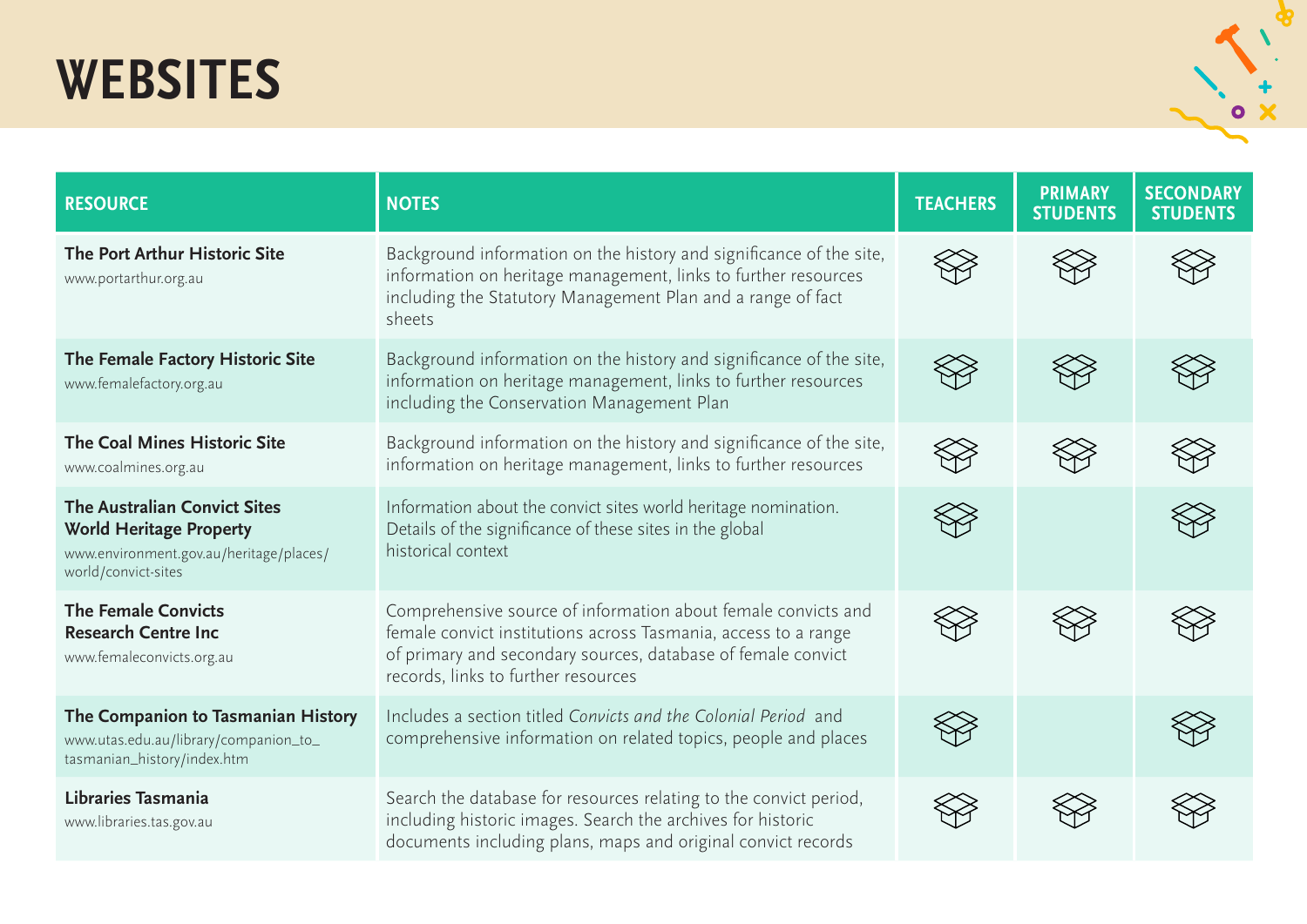| <b>RESOURCE</b>                                                                                                              | <b>NOTES</b>                                                                                                                                                                                                                                                                            | <b>TEACHERS</b> | <b>PRIMARY</b><br><b>STUDENTS</b> | <b>SECONDARY</b><br><b>STUDENTS</b> |
|------------------------------------------------------------------------------------------------------------------------------|-----------------------------------------------------------------------------------------------------------------------------------------------------------------------------------------------------------------------------------------------------------------------------------------|-----------------|-----------------------------------|-------------------------------------|
| <b>Australian History Mysteries</b><br>http://australianhistorymysteries.info/                                               | A subscription based website containing inquiry learning case<br>studies. The case study 'What was the life of a female convict really<br>like?' has been developed for the Year 5 Australian Curriculum and<br>involves a detailed exploration of the Ross Female Factory site         |                 |                                   |                                     |
| <b>Founders and Survivors</b><br>http://foundersandsurvivors.org/                                                            | A database of Tasmanian convicts displaying transcribed convict<br>record information                                                                                                                                                                                                   |                 |                                   |                                     |
| <b>Founders and Survivors Storylines</b><br>http://www.founders-storylines.com                                               | An online resource which allows you to discover intergenerational<br>stories of convicts, search convict records and use physical<br>descriptions to create an image of a convict's face using 'facemaker'                                                                              |                 |                                   |                                     |
| <b>Digital Panopticon</b><br>https://www.digitalpanopticon.org/                                                              | A database of records relating to the lives of 90,000 convicts<br>sentenced to transportation, imprisonment or death at the<br>Old Bailey between 1780 and 1913. Also contains a wealth of<br>background information relating to transportation, research guides<br>and teaching guides |                 |                                   |                                     |
| <b>The Voyage Game</b><br>https://www.sea.museum/explore/apps-and-<br>games/voyage-game                                      | An online game aimed at discovering what life was like on a<br>convict transportation ship. Supporting classroom activities are<br>also provided                                                                                                                                        |                 |                                   |                                     |
| ABC Digibook -<br>The Colonisation of Hobart<br>https://www.abc.net.au/education/collections/the-<br>colonisation-of-hobart/ | A series of short videos about the colonisation of Tasmania.<br>Includes interviews with staff at the Cascades Female Factory<br>and Port Arthur Historic Sites                                                                                                                         |                 |                                   |                                     |
| <b>Edges of Empire</b><br><b>Biographical Dictionary</b><br>https://www.eoe.convictwomenspress.com.au/<br>index.php          | A biographical dictionary offering accounts of approx. 200 female<br>convicts tried or born outside the British Isles                                                                                                                                                                   |                 |                                   |                                     |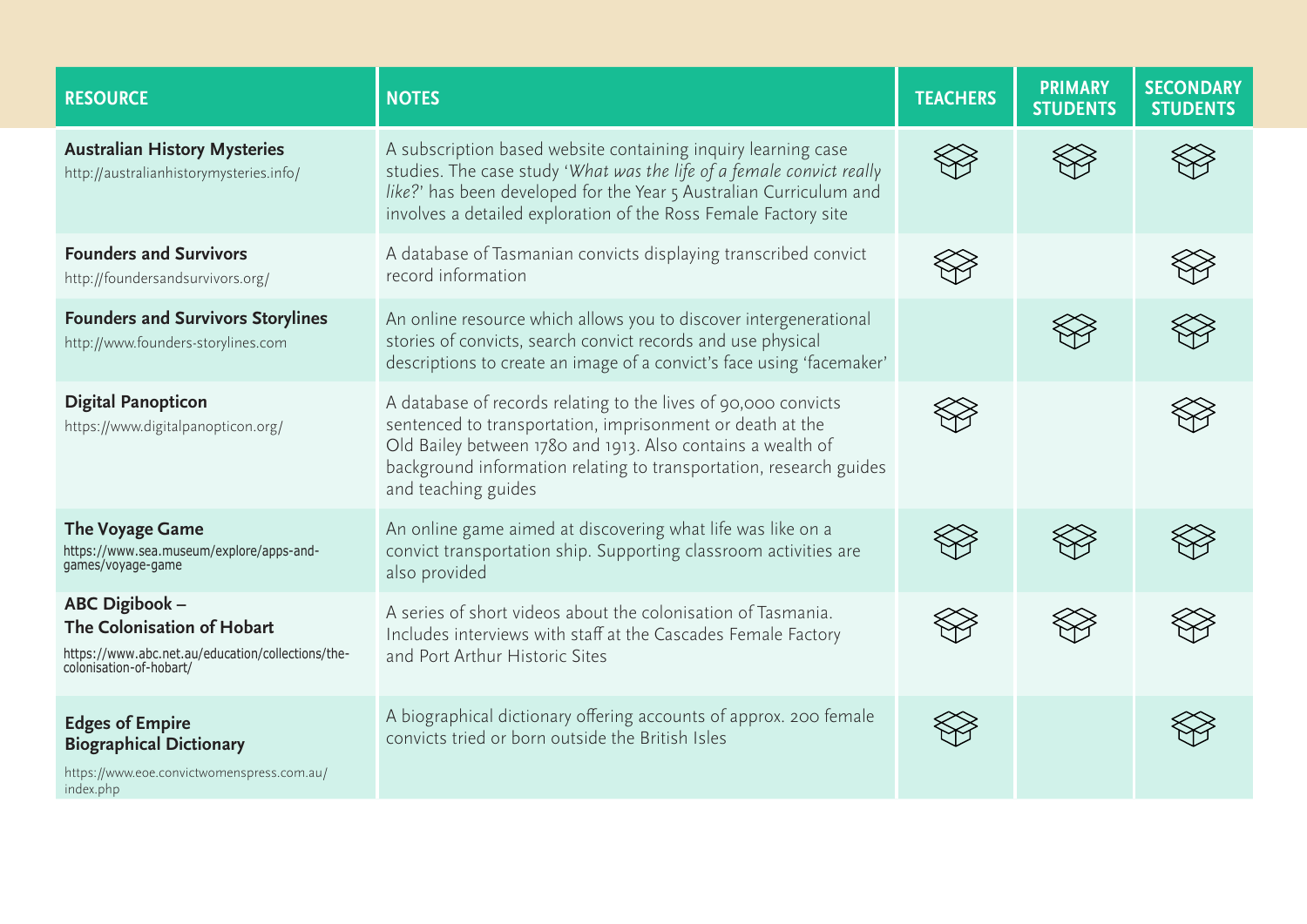## **NON-FICTION BOOKS**

|   | ٠ |
|---|---|
|   |   |
| O |   |
|   |   |

| <b>RESOURCE</b>                                                                                                                              | <b>NOTES</b>                                                                                                                                                                                                                      | <b>TEACHERS</b> | <b>PRIMARY</b><br><b>STUDENTS</b> | <b>SECONDARY</b><br><b>STUDENTS</b> |
|----------------------------------------------------------------------------------------------------------------------------------------------|-----------------------------------------------------------------------------------------------------------------------------------------------------------------------------------------------------------------------------------|-----------------|-----------------------------------|-------------------------------------|
| Pack of Thieves? 52 Port Arthur Lives<br>(Hamish Maxwell Stewart and Susan Hood,<br>2001, Port Arthur Historic Site Management<br>Authority) | Each chapter tells the story of a different convict who spent time at<br>Port Arthur                                                                                                                                              |                 |                                   |                                     |
| Pack of Thieves?<br>52 Female Factory Lives<br>(2014, Port Arthur Historic Site Management<br>Authority)                                     | Each chapter tells the story of a different convict or official who<br>spent time at the Cascades Female Factory                                                                                                                  |                 |                                   |                                     |
| <b>Convict Places, A Guide to</b><br><b>Tasmanian Sites</b><br>(Michael Nash, 2016, Navarine Publishing)                                     | A guide to Tasmanian sites associated with the convict period.<br>Includes modern and historic images of these places                                                                                                             |                 |                                   |                                     |
| Penal Peninsula, Tasmania's Port<br>Arthur and its Outstations 1827-1898<br>(Ian Brand, 1989, Regal Publications)                            | A comprehensive history of the convict system on the Tasman<br>Peninsula                                                                                                                                                          |                 |                                   |                                     |
| The Convict Days of Port Arthur<br>(1990, Beatties Studio)                                                                                   | A collection of annotated 19th century photographs from the<br>studio of JW Beattie                                                                                                                                               |                 |                                   |                                     |
| A-Z of Convicts in Van Diemen's Land<br>(Simon Barnard, 2014, Text Publishing)                                                               | A meticulously illustrated resource which explores all aspects on<br>the convict system in Van Diemen's Land. Detailed recreations of<br>prisons, hospitals, punishments and more and accompanied by<br>carefully researched text |                 |                                   |                                     |
| <b>Child Convicts</b><br>(Net Brennan, 2013, Black Dog Books)                                                                                | Stories of child convicts transported to Australia                                                                                                                                                                                |                 |                                   |                                     |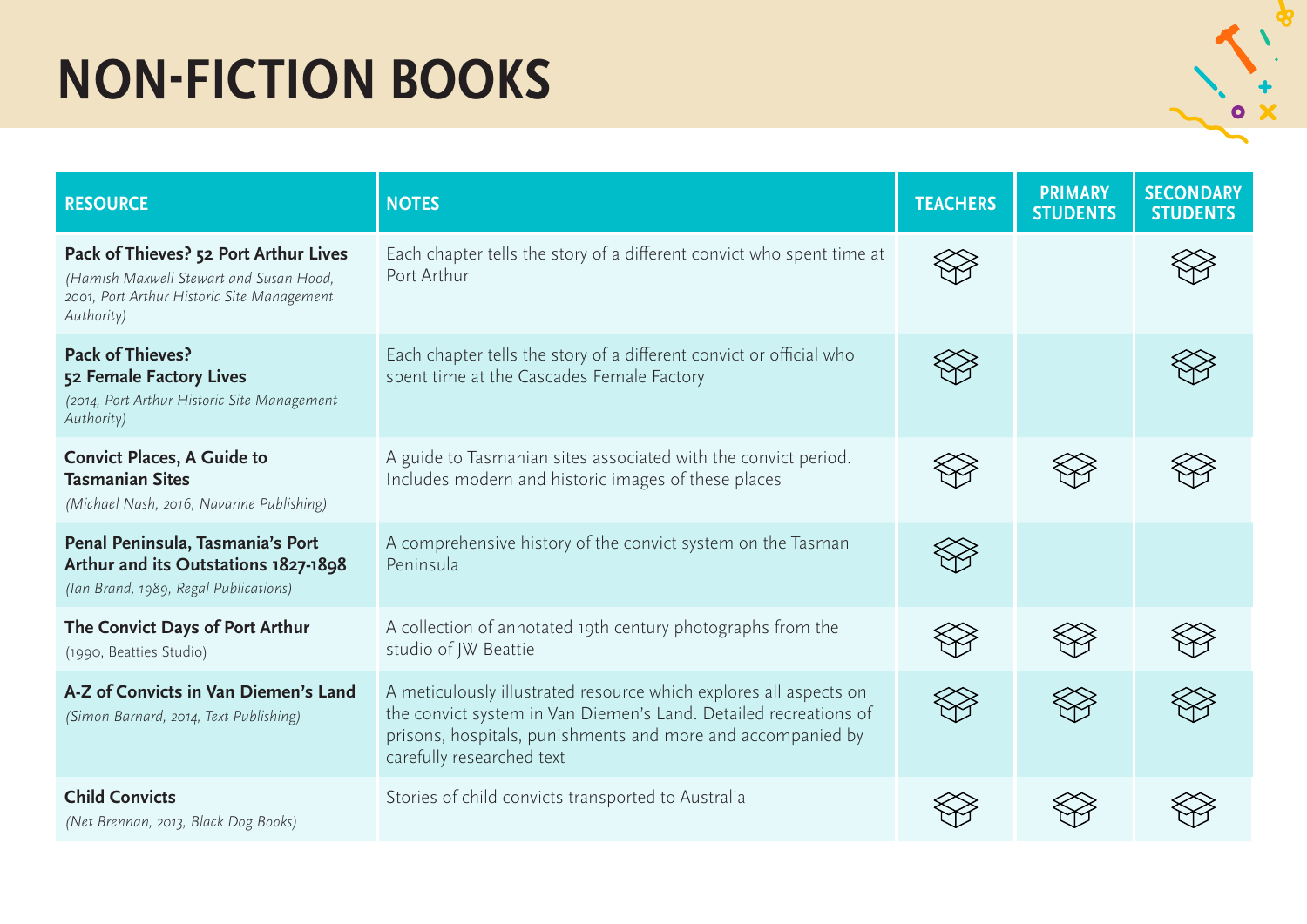| <b>RESOURCE</b>                                                                                                                                            | <b>NOTES</b>                                                                                                                                                          | <b>TEACHERS</b> | <b>PRIMARY</b><br><b>STUDENTS</b> | <b>SECONDARY</b><br><b>STUDENTS</b> |
|------------------------------------------------------------------------------------------------------------------------------------------------------------|-----------------------------------------------------------------------------------------------------------------------------------------------------------------------|-----------------|-----------------------------------|-------------------------------------|
| <b>Settling Australia: The Convicts</b><br>(Stephen Gard, 1998, Macmillan Education<br>Australia Pty Ltd)                                                  | Overview of the convict era appropriate for primary school<br>students                                                                                                |                 |                                   |                                     |
| Footsteps and Voices: a historical look<br>into the Cascades Female Factory<br>(Lucy Frost, 2004, The Female Factory Historic Site)                        | Overview of the history of the Cascades Female Factory. Includes<br>illustrations, photos and plans of the site and a chronology of<br>developments from 1803 to 1877 |                 |                                   |                                     |
| <b>Convict Lives: women at Cascades</b><br>Female Factory, Vol 2<br>(Ed. Alison Alexander and Alice Meredith<br>Hodgson, 2018, Convict Women's Press)      | Personal stories of women who spent time at the Cascades Female<br>Factory                                                                                            |                 |                                   |                                     |
| <b>Repression, Reform and Resilience</b><br>(Alison Alexander, 2016, Convict Women's Press)                                                                | A comprehensive history of the Cascades Female Factory                                                                                                                |                 |                                   |                                     |
| <b>Notorious Strumpets and Dangerous</b><br><b>Girls: convict women in Van Diemen's</b><br>Land 1803 - 1829<br>(Phillip Tardif, 1990, Angus and Robertson) | Biographies of convict women (also available as a CD-ROM)                                                                                                             |                 |                                   |                                     |
| Van Diemen's Women: A History of<br><b>Transportation to Tasmania</b><br>(Joan Kavanagh, Dianne Snowden, 2015,<br>History Press Ireland)                   | Stories of women from the convict ship 'Tasmania'                                                                                                                     |                 |                                   |                                     |
| <b>Abandoned Women</b><br>(Lucy Frost, 2015, Allen & Unwin)                                                                                                | Stories of Scottish convict women transported to Van Diemen's<br>Land                                                                                                 |                 |                                   |                                     |